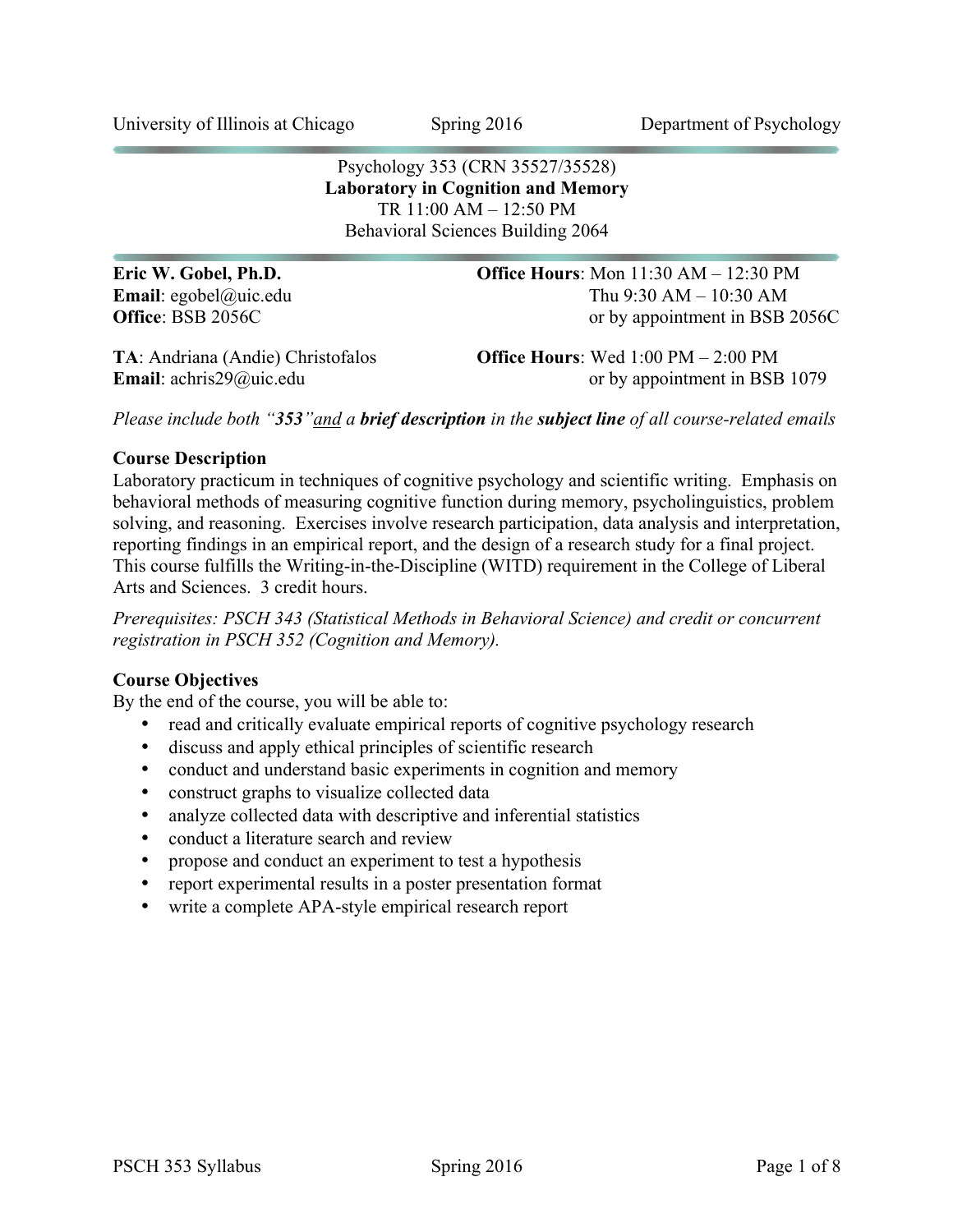### **Materials**

# **Course Website**

The Blackboard course website found at https://uic.blackboard.com/ contains important course information and documents (including lecture slides in PDF format, assignment instructions, additional required readings, helpful resources, and any revisions to the course schedule) and will be used for electronic submission of assignments. *You are responsible for all information and material that is posted on Blackboard*.

# **Microsoft Office Software**

This course will require you to complete assignments using software in the Microsoft Office suite, such as Word, Excel, and/or PowerPoint. The on-campus computer labs will have this software installed, and you can download Microsoft Office 365 at no cost using your UIC account (see http://accc.uic.edu/service/office-365).

# **Highly Recommended Textbook**

While there is no required textbook for this course, this affordable textbook is **highly recommended**. The chapter readings on the course schedule are from this textbook.

Beins, B. C., & Beins, A. M. (2012). *Effective writing in psychology: Papers, posters, and presentations* (2nd ed.). Malden, MA: Wiley-Blackwell. ISBN: 978-0-470-67244-0 (paperback). Electronic versions are also available from Wiley and Amazon.

Beyond being helpful for writing papers in this course, this textbook can serve as a very useful reference for any future writing projects, posters, and presentations – not only in psychology, but in any scientific field. It also details the most common aspects of APA format and style.

# **Optional Recommended Book**

Below is an additional *recommended* book that may be helpful to you, depending on your academic goals. This is completely optional.

American Psychological Association (2010). *Publication manual of the American Psychological Association* (6th ed., second printing). Washington, DC: American Psychological **Association** 

This provides complete details about proper APA format and style, and will be essential if you plan on going into graduate school in psychology or a social science. However, it may have limited use otherwise.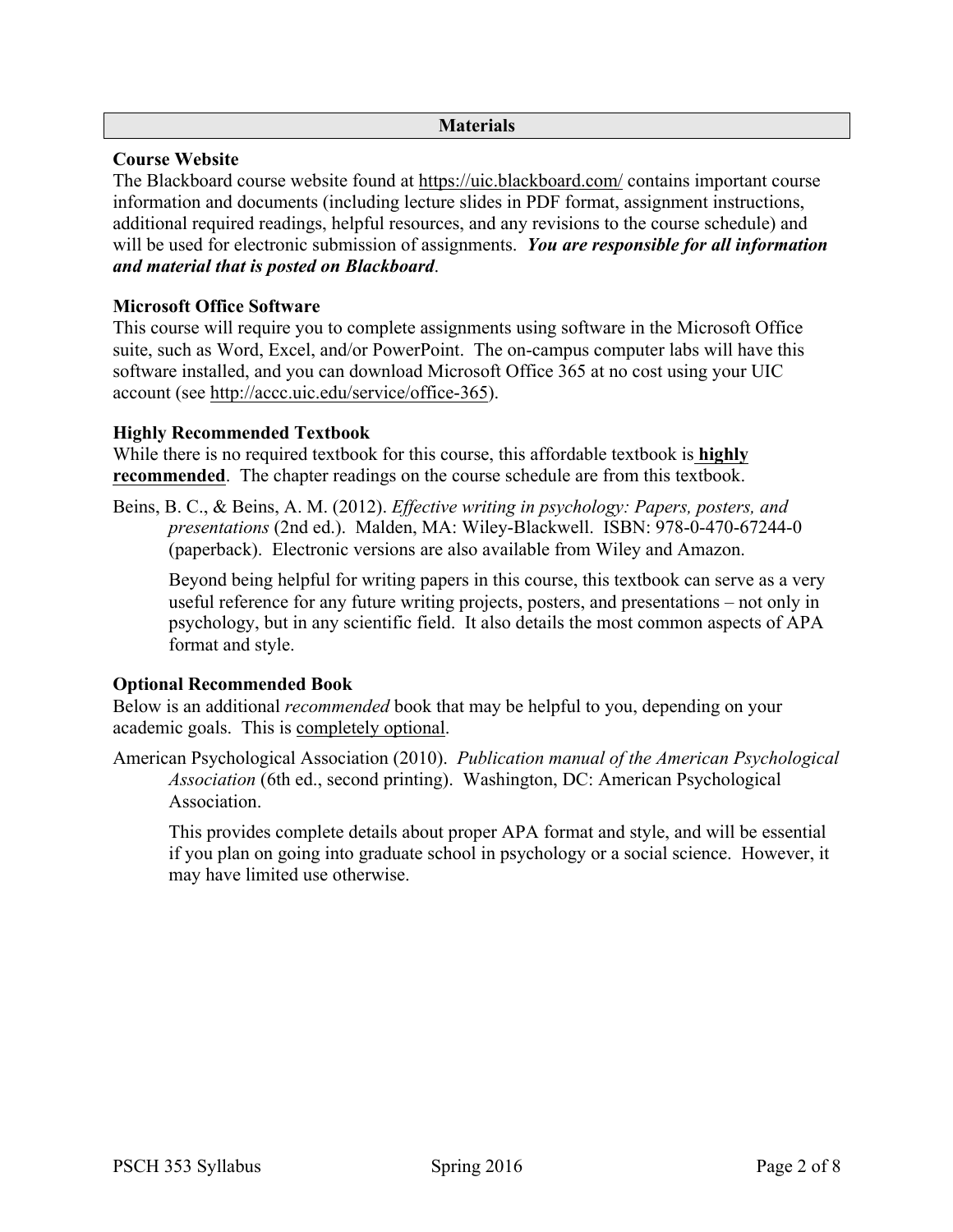#### **Assessment**

### **Course Requirements**

Students will participate in lab activities, take four lab quizzes, write four APA-style lab reports, then propose and conduct a research study that will be reported in poster and written formats:

**Participation in Lab Activities (7%)**: You will receive *participation points for taking part in a number of lab activities*. Note that this makes it *imperative that you attend class regularly* (except in the case of an excused absence such as athletic team travel, illness, emergency, etc.).

**Lab Quizzes (20%)**: Periodic lab quizzes will have several questions based on the lab activities and results, lecture material covering select aspects of cognitive psychology and scientific writing in APA style, and assigned readings that are posted on Blackboard.

**APA-Style Lab Reports (43%)**: Following four of the lab activities, you will have to write a partial or complete APA-style empirical report. These lab reports build progressively from just a Title Page and Method section for Lab Report 1 to a full empirical report for Lab Report 4.

**Final Project (30%)**: You will work in teams of two or three to formulate a research question and hypothesis, design an experiment to test that hypothesis, create or obtain the materials, and write a script detailing the procedure. After each student develops a formal research proposal, your group will then actually conduct the experiment in lab, analyze the data, and give a poster presentation. Finally, each student will adapt his or her proposal into a final empirical report.

- 1. Annotated Bibliography (25 points)
- 2. Project Design Worksheet (25 points)
- 3. Materials, Script, and Proposal (50 points)
- 4. Poster Presentation (50 points)
- 5. Final Paper (150 points)

# **Grading Scale**

You will earn points from your performance on each of the course requirements:

Based on the total number of points you have earned at the end of the semester, the grading scale shown below will be used to assign letter grades in this course:

| <b>Letter Grade</b> |                 |                 |              |                 | H |
|---------------------|-----------------|-----------------|--------------|-----------------|---|
| Minimum Points      | 900<br>$(90\%)$ | 800<br>$(80\%)$ | 700<br>(70%) | 600<br>$(60\%)$ |   |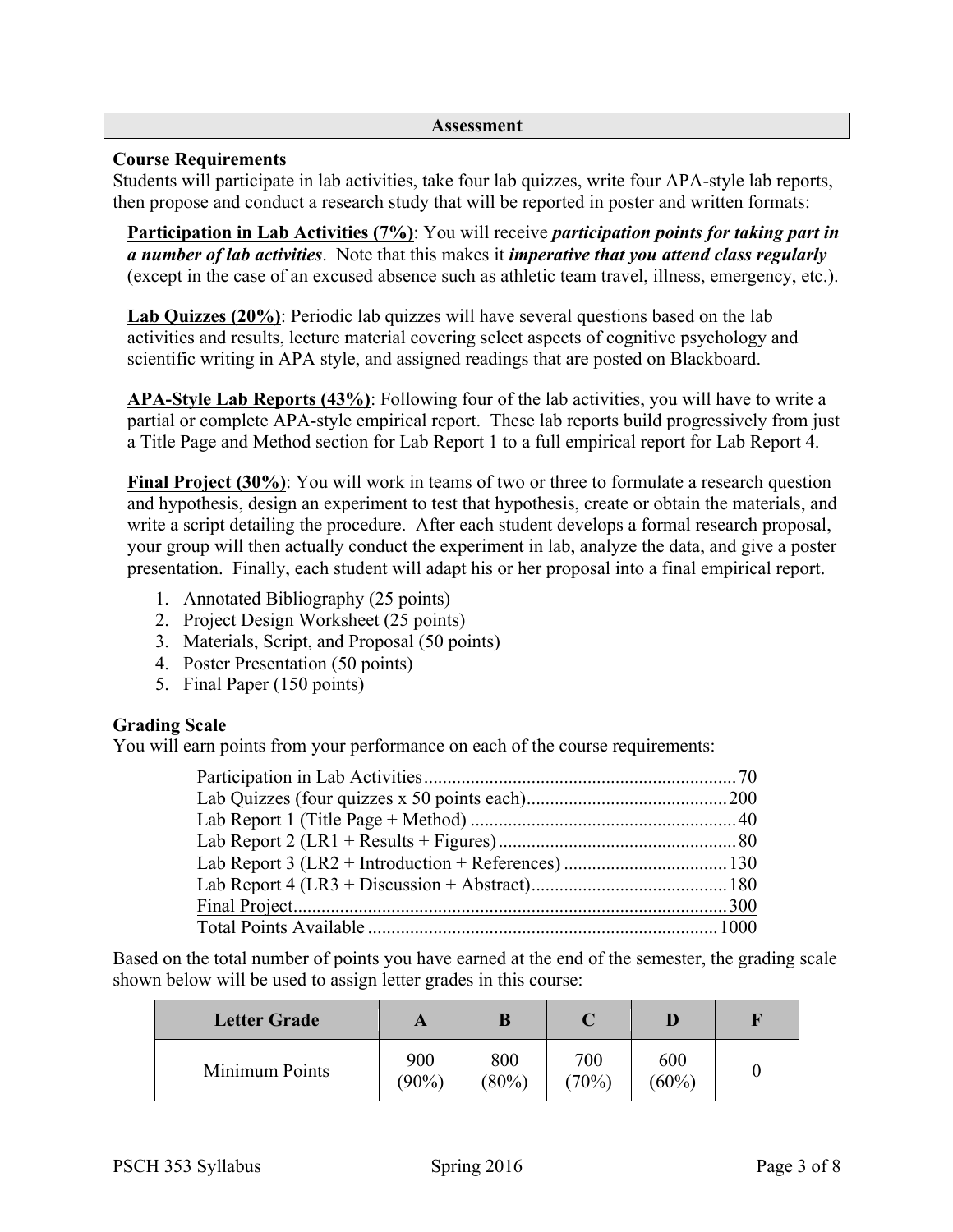#### **Course Policies**

### **Expectations**

It is expected that you will:

- Show up on time to every class session
- Actively participate in every class session
- **Be respectful** of your classmates, Dr. Gobel, and the TA(s)
- Complete reading assignments prior to the corresponding class session
- Submit all assignments on time
- **Read all course emails thoroughly**
- Not have side conversations during lecture
- Not use your phone or computer for non-course-related activities during class
- **Not pack up your materials before being dismissed**
- Ensure that all writing you submit is written clearly, is grammatically correct, and follows APA format and style (when applicable)

### **Attendance Policy**

It is the student's responsibility to *attend all class sessions on time* (except in the case of an excused absence). We will *begin class promptly at the course start time*. Participation points will be earned during class sessions, so attendance (and active participation) will have a direct effect on your course grade. In addition, your learning and performance in other aspects of the course will be maximized through your regular attendance. If you absolutely must miss a class session, you should discuss this with Dr. Gobel and/or your TA(s) beforehand.

### **Policy on Late Assignments**

It is expected that all assignments will be completed in full and turned in on time. *Late assignments will not be accepted.*

# **Email Policy**

As indicated above, you are also *responsible for carefully reading all course-related emails* from Dr. Gobel and the TA(s). Therefore, be sure that you *check your UIC email regularly* and that you are able to receive emails sent through Blackboard.

When emailing Dr. Gobel and/or your TA(s), please indicate the *course number* and a *brief description of the issue* in the subject line of all course-related emails. Make sure the subject line reflects the topic of your email (therefore, do not simply reply to the most recent email from me unless its subject line is relevant to your email). If applicable, please also identify your *TA and lab section time* in your email.

Before emailing, however, please check this Syllabus, the information on the Blackboard course site (including the FAQs section), and previous emails you have received to see if your question has already been answered. *While we will reply to emails in a timely manner, do not expect a response to questions that have already been answered.*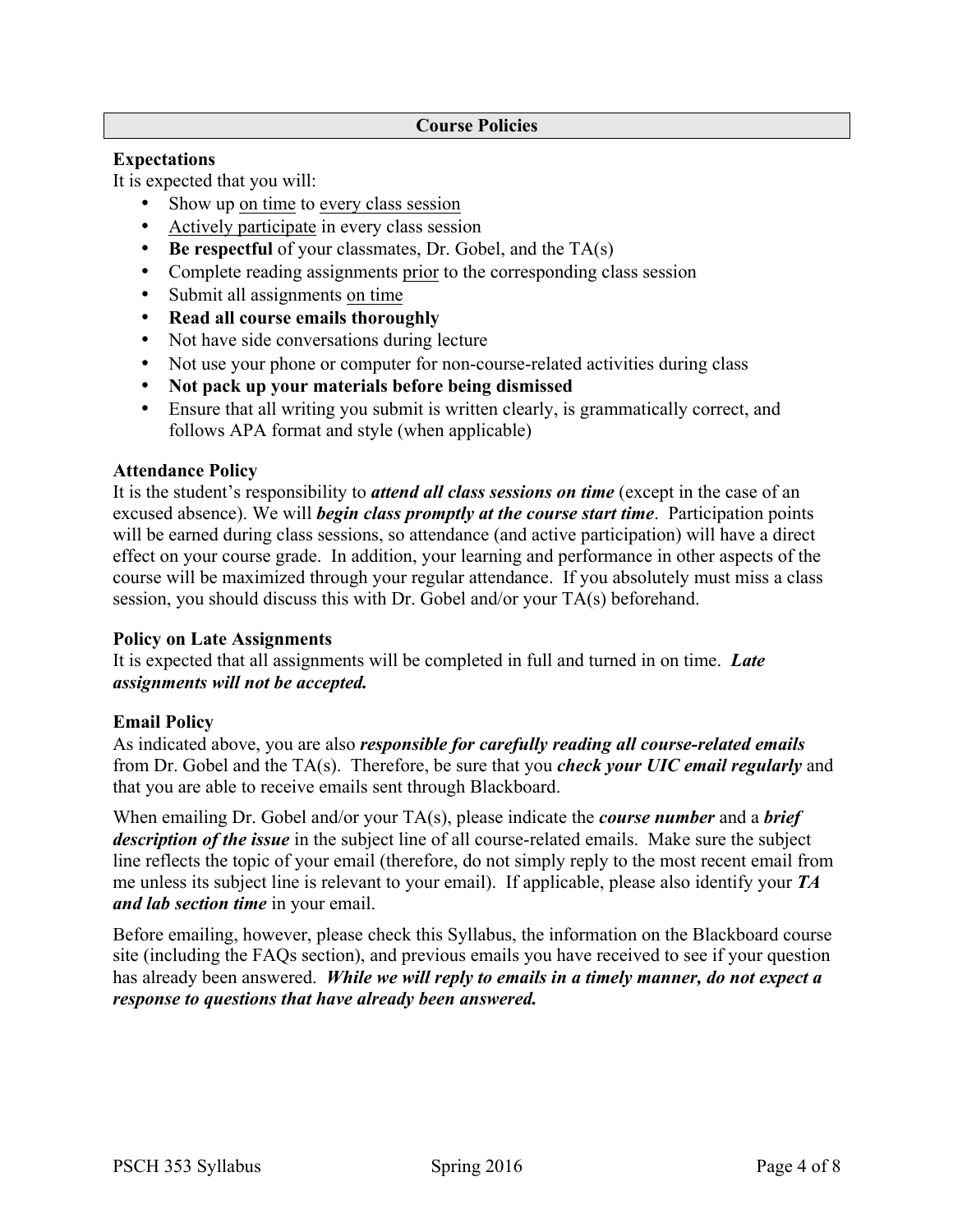# **Appropriate Classroom Behavior**

College students are adults and I will grant you the respect that comes with that. Therefore, please behave like adults during class and follow these guidelines about appropriate classroom behavior. Appropriate classroom behavior is simply a matter of *respecting the rights of others* in class and *maximizing your own learning*.

Maintain focus on class material during lecture and discussion. Research has shown that distracting yourself by multitasking during class impairs your learning and performance, and it may be disruptive or distracting to other students and is disrespectful to your instructors. Therefore, *please do not use your cell phone during class* except in extraordinary circumstances. The use of laptops or tablets for course-related purposes is perfectly fine, but please avoid using them for non-course-related activities during class. *Minimize talking* with other students during class, except when directed to discuss as part of an activity.

It likely goes without saying, but during discussion, please respect others and their opinions, and *refrain from discriminatory or hateful speech*. Inappropriate and/or disruptive behavior may result in you being asked to leave the room so that you are not interfering with the learning of other students.

Finally, *please do not pack up before being dismissed at the end of the class period*. It is extremely disruptive to other students and disrespectful to Dr. Gobel.

### **Disability Services**

"Concerning disabled students, the University of Illinois at Chicago is committed to maintaining a barrier-free environment so that individuals with disabilities can fully access programs, courses, services, and activities at UIC. Students with disabilities who require accommodations for full access and participation in UIC Programs must be registered with the Disability Resource Center (DRC). Please contact DRC at (312) 413-2183 (voice) or (312) 413- 0123 (TDD)."

*If you require accommodations due to a documented disability, please bring a letter from the DRC documenting the necessary accommodations and discuss these accommodations with Dr. Gobel (in person of by email) no later than the end of the second week of class or within one week of receiving new documentation.*

### **Religious Holidays**

I have tried to ensure that no major assignment due dates or exams fall on major religious holidays. However, *if there is a conflict with a religious holiday that you observe, please let me know by the end of the second week of class* and an appropriate accommodation will be made (note that you can always submit an assignment early).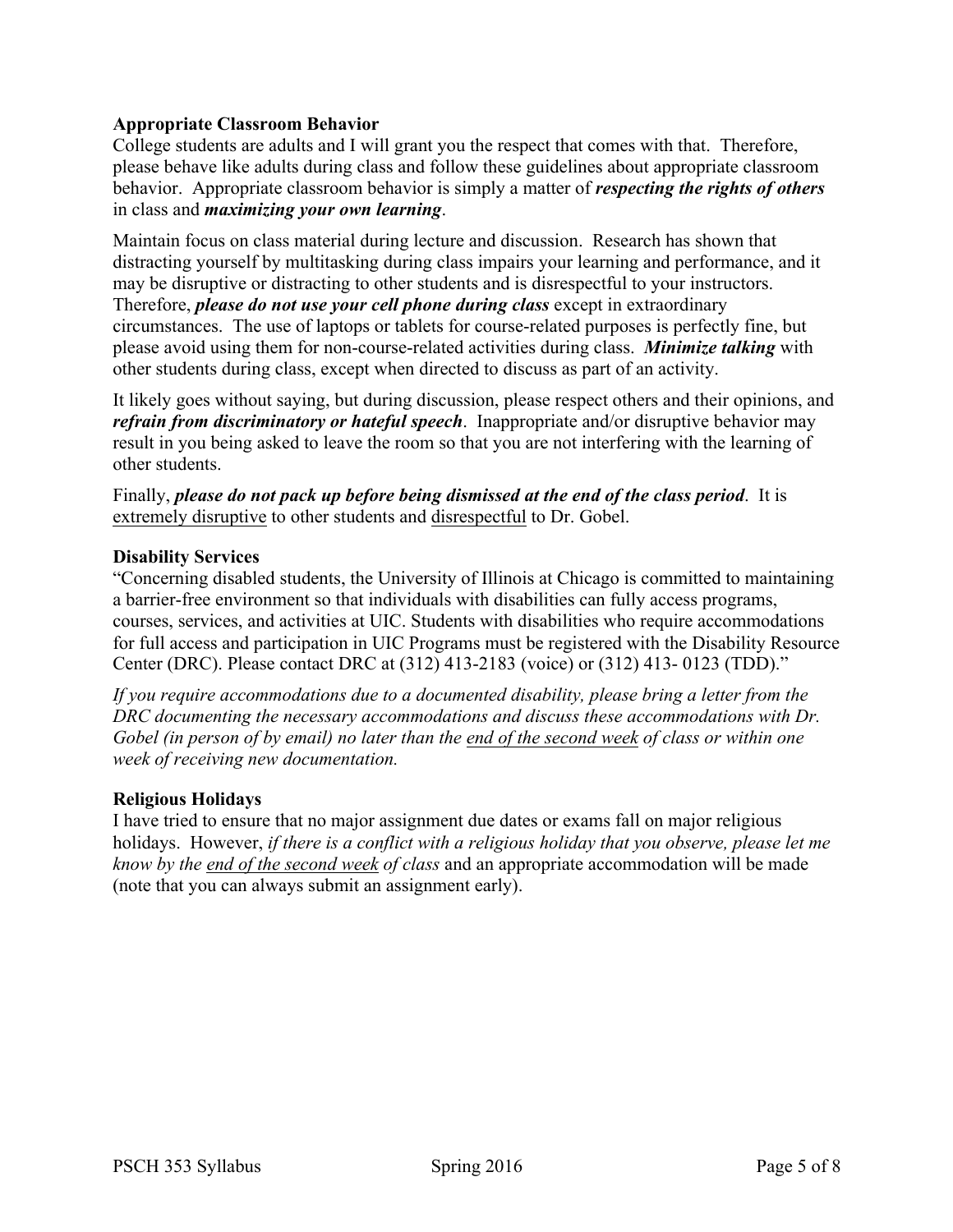#### **Additional Information and Resources**

### **APA Style**

Most papers in psychology must be written in APA (American Psychological Association) format. *You are responsible for following APA style and citation format in all your writing assignments for this course, when applicable*. The most complete resource for APA style is the Publication Manual of the APA, but Purdue's Online Writing Lab (OWL) is an excellent, concise, and free online reference documenting APA style:

http://owl.english.purdue.edu/owl/section/2/10/

### **Writing Center**

Tutors at the Writing Center can help you to organize and edit your writing. All students are welcome and encouraged to make an appointment to improve their writing. The optimum use is to *visit the Writing Center while preparing your draft of a writing assignment* and to make several visits. More information can be found at http://www.uic.edu/depts/engl/writing/about/

### **Psi Chi Tutoring**

Students in UIC's Psi Chi chapter with expertise in various psychology courses hold office hours throughout the week. The tutoring schedule is usually established a few weeks into the semester, and the relevant information will be posted on Blackboard when it becomes available.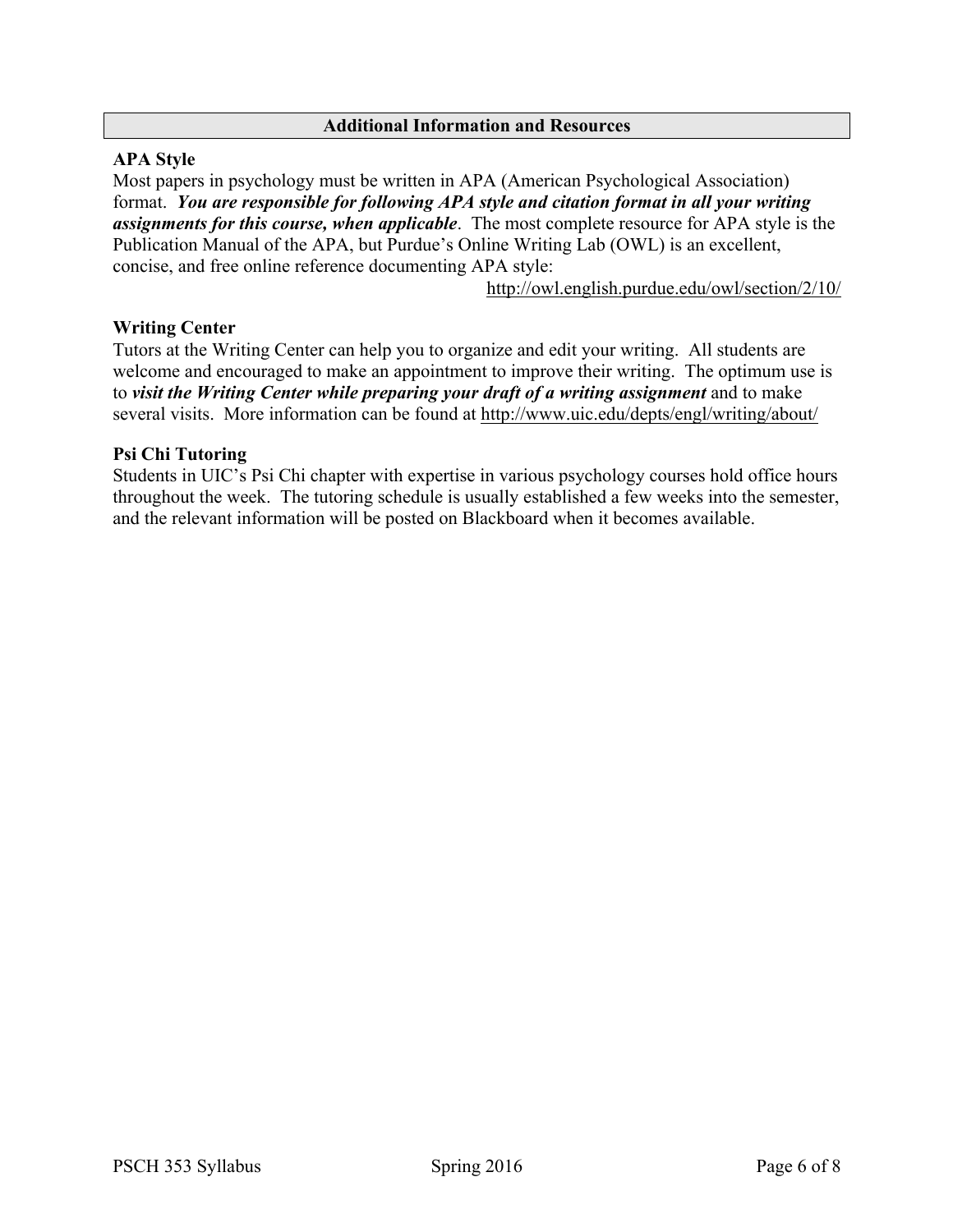### **Academic Honesty and Plagiarism**

*All work should be your own*. You are allowed, and even encouraged, to seek feedback from others, but all the writing you submit should be your own. Plagiarism is representing the words or ideas of others as your own, without crediting the source, and thus also includes copying or paraphrasing from your classmates or papers on the Internet. Major writing assignments will be submitted electronically via SafeAssign to automatically screen for potentially plagiarized material and ensure academic honesty.

Familiarize yourself with violations of academic honesty and the student disciplinary policy at http://www.uic.edu/depts/dos/studentconduct.html. Some FAO's about crediting others and avoiding plagiarism are available at http://tigger.uic.edu/~edelberg/crediting\_others/index.htm.

# **Guidelines Regarding Academic Integrity**

As an academic community, the University of Illinois at Chicago is committed to providing an environment in which research, learning, and scholarship can flourish and in which all endeavors are guided by academic and professional integrity. All members of the campus community students, staff, faculty, administrators—share the responsibility of insuring that these standards are upheld so that such an environment exists. Instances of academic misconduct by students, and as defined herein, shall be handled pursuant to the *Student Disciplinary Policy*.

Academic dishonesty includes, but is not limited to:

- **Cheating**: Either intentionally using or attempting to use unauthorized materials, information, people, or study aids in any academic exercise, or extending to or receiving any kind of unauthorized assistance on any examination or assignment to or from another person.
- **Fabrication**: Knowing or unauthorized falsification, reproduction, lack of attribution, or invention of any information or citation in an academic exercise.
- **Facilitating Academic Dishonesty/Plagiarism**: Intentionally or knowingly representing the words or ideas of another as one's own in any academic exercise.
- **Bribes, Favors, Threats**: Bribing or attempting to bribe, promising favors to or making threats against, any person, with the intention of affecting a record of a grade, grade, or evaluation of academic performance. Any conspiracy with another person who then takes or attempts to take action on behalf or at the direction of the student.
- **Examination by Proxy**: Taking or attempting to take an exam for someone else other than the student is a violation by both the student enrolled in the course and the proxy or substitute.
- **Grade Tampering**: Any unauthorized attempt to change, actual change of, or alteration of grades or any tampering with grades.
- **Nonoriginal Works**: Submission or attempt to submit any written work authored, in whole or part, by someone other than the student.

*Above guidelines from the UIC Undergraduate Catalog (www.uic.edu/ucat/catalog/GR.shtml)*